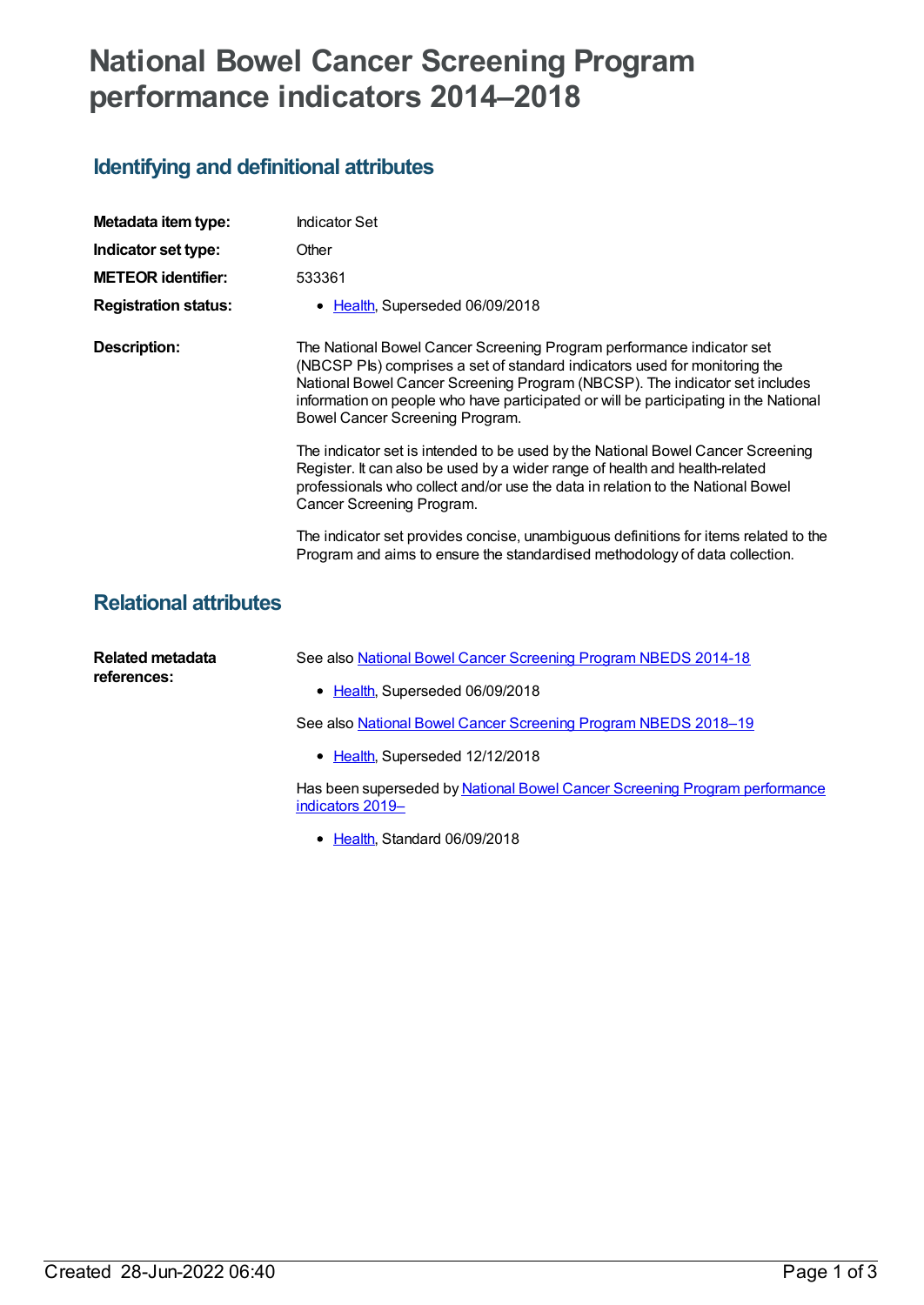**Indicators linked to this Indicator set:**

National Bowel Cancer Screening Program: PI [01-Participation](https://meteor.aihw.gov.au/content/533341) rate [Health](https://meteor.aihw.gov.au/RegistrationAuthority/12), Superseded 06/09/2018

National Bowel Cancer Screening Program: PI [02-Screening](https://meteor.aihw.gov.au/content/533358) positivity rate [Health](https://meteor.aihw.gov.au/RegistrationAuthority/12), Superseded 06/09/2018

National Bowel Cancer Screening Program: PI [03-Diagnostic](https://meteor.aihw.gov.au/content/533365) assessment rate [Health](https://meteor.aihw.gov.au/RegistrationAuthority/12), Superseded 06/09/2018

National Bowel Cancer Screening Program: PI 04-Time between positive screen and diagnostic [assessment](https://meteor.aihw.gov.au/content/533368) [Health](https://meteor.aihw.gov.au/RegistrationAuthority/12), Superseded 06/09/2018

National Bowel Cancer Screening Program: PI [05a-Adenoma](https://meteor.aihw.gov.au/content/533371) detection rate [Health](https://meteor.aihw.gov.au/RegistrationAuthority/12), Superseded 06/09/2018

National Bowel Cancer Screening Program: PI [05b-Positive](https://meteor.aihw.gov.au/content/533374) predictive value of diagnostic assessment for detecting adenoma [Health](https://meteor.aihw.gov.au/RegistrationAuthority/12), Superseded 06/09/2018

National Bowel Cancer Screening Program: PI [06a-Colorectal](https://meteor.aihw.gov.au/content/533393) cancer detection rate [Health](https://meteor.aihw.gov.au/RegistrationAuthority/12), Superseded 06/09/2018

National Bowel Cancer Screening Program: PI [06b-Positive](https://meteor.aihw.gov.au/content/533402) predictive value of diagnostic assessment for detecting colorectal cancer [Health](https://meteor.aihw.gov.au/RegistrationAuthority/12), Superseded 06/09/2018

National Bowel Cancer Screening Program: PI [07-Interval](https://meteor.aihw.gov.au/content/533404) cancer rate [Health](https://meteor.aihw.gov.au/RegistrationAuthority/12), Superseded 06/09/2018

National Bowel Cancer Screening Program: PI 08-Cancer [clinico-pathological](https://meteor.aihw.gov.au/content/533407) stage distribution [Health](https://meteor.aihw.gov.au/RegistrationAuthority/12), Superseded 06/09/2018

National Bowel Cancer Screening Program: PI [09-Adverse](https://meteor.aihw.gov.au/content/533409) events (hospital admission rate) [Health](https://meteor.aihw.gov.au/RegistrationAuthority/12), Superseded 06/09/2018

National Bowel Cancer Screening Program: PI [10-Colorectal](https://meteor.aihw.gov.au/content/533411) cancer incidence rate [Health](https://meteor.aihw.gov.au/RegistrationAuthority/12), Superseded 06/09/2018

National Bowel Cancer Screening Program: PI [11-Colorectal](https://meteor.aihw.gov.au/content/533413) cancer mortality rate [Health](https://meteor.aihw.gov.au/RegistrationAuthority/12), Superseded 06/09/2018

### **Collection and usage attributes**

**Implementation start date:** 01/07/2014 **Implementation end date:** 31/12/2018